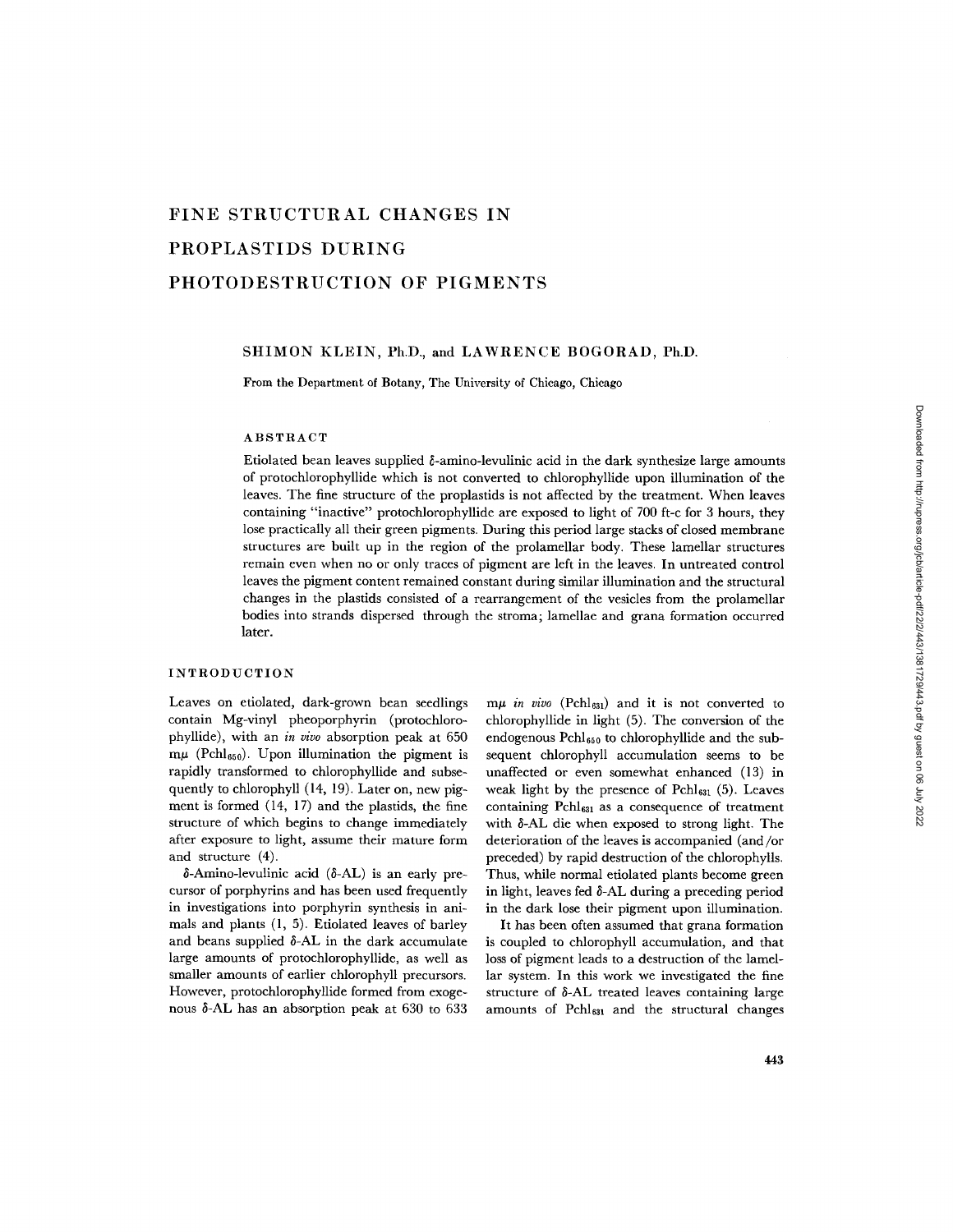which occurred in the plastids when these leaves were exposed to strong light. The results showed that, during the period of decrease in chlorophyll content, stacks of elongated, closed membrane structures were formed in the plastids, which remained even when no or only traces of pigment were left.

## MATERIAL AND METHODS

Red kidney bean seedlings *(Phaseolus vulgaris)* were grown in Vermiculite in a dark room at a constant temperature of 26°C. After 14 to 16 days the first pair of leaves was detached for use. Usually six leaves were placed on filter paper above a thin layer of cotton in petri dishes containing 5 ml of 0.01  $\mu$   $\delta$ -aminolevulinic acid or tap water. The Petri dishes remained in the dark room or were exposed to white fluorescent light. The material was handled under a weak green safelight. Pigment content of single leaves was measured *in vivo* in a Cary speetrophotometer by the method of Shibata (11). For electron microscopy, sections of the leaves were fixed in 2 per cent KMnO4 for  $\frac{3}{4}$  hour in the dark at room temperature. During the first 5 to 10 minutes the sections were maintained at reduced pressure. So that changes in both pigment content and structure could be checked in the same leaf, frequently sections were cut from the same leaf after various periods of light exposure and spectrophotometric measurements made. The tissue sections were dehydrated in graded alcohols, embedded in Epon, and cut with a diamond knife on a Porter-Blum ultramicrotome. The sections were examined in an RCA C3 electron microscope.

## RESULTS

# *The Effect of 5-AL Treatment on Chlorophyll Formation*

When 14-day-old etiolated bean leaves were treated with  $\delta$ -AL in the dark, inactive protochlorophyllide (Pchl<sub>631</sub>) accumulated rather rapidly in their plastids. After 3 to 4 hours the amounts of active and inactive protochlorophyllidc were equal, as indicated by the height of the absorption bands at 631 m $\mu$  and 650 m $\mu$ . (Protochlorophyllide which is not converted to chlorophyllide upon illumination of the leaf is termed "inactive" in this report; "active" protochlorophyllide is that which is converted under these circumstances.) After 24 hours there was 6 to l0 times more inactive than active protochlorophyllide present. This is in agreement with the observations of Granick (5) and Sisler and Klein (13). No significant changes in amount of convertible protochlorophyllidc

could be detected during this period. The  $\delta$ -ALtreated leaves were much greener than the watertreated controls, which were yellow, and remained turgid and healthy looking. Frequently the greening was not uniform, and patches, having the same yellow color as the controls, remained.

Leaves which had been treated for 16 hours or longer with  $\delta$ -AL in the dark lost essentially all their pigments after 3 to 4 hours' exposure to 700 ft-c of white light (Figs. 1 and 2). However, after only a 10 second exposure to the same light source the 633-m $\mu$  absorption peak in  $\delta$ -AL-treated leaves remained unchanged, while conversion of the endogenous active protochlorophyllide (Pch1650) to chlorophyllide occurred to the same extent as in the controls. The protochlorophyllidechlorophyllide transformation did, however, differ in one respect: in the water-treated control leaves spectral shifts described by Shibata (11) could be observed upon illumination: Pchl<sub>650</sub> changed immediately to Chl<sub>682</sub> and then, gradually during the next 30 to 45 minutes, back to  $\text{Chl}_{673}$ . In the  $\delta$ -AL-treated leaves, on the other hand,  $Pchl_{650}$ changed upon illumination directly to  $Chl_{673-675}$ ; no further spectral changes occurred.

During 3-hour exposures to light the green areas of the leaves faded gradually and turned greyishwhite. The yellow patches remained somewhat longer and faded only later. In control leaves the chlorophyll content remained essentially the same during a 3 to 4 hour period and greening began somewhat afterwards. After 24 hours in the light the chlorophyll content in the control leaves generally increased 20- to 40-fold.

# *Structural Changes in the Plastids During Photodestruction of Pigments*

## STRUCTURAL CHANGES IN CONTROL LEAVES

The structural changes found in plastids of 14-dayold etiolated leaves exposed to 700 ft-c of white light are in agreement with the ones described by Eriksson *et al.* (4) and Virgin *et al.* (18). In the etiolated leaves prior to illumination an extensive prolamellar body accompanied by a few single strands of vesicles was seen in the rounded or ameboid proplastids. At this stage the units in the prolamellar body appeared to be fused into a network of regularly arranged tubular units, giving a crystalline appearance. After 10 seconds' exposure to 700 ft-c of white light this regular appearance of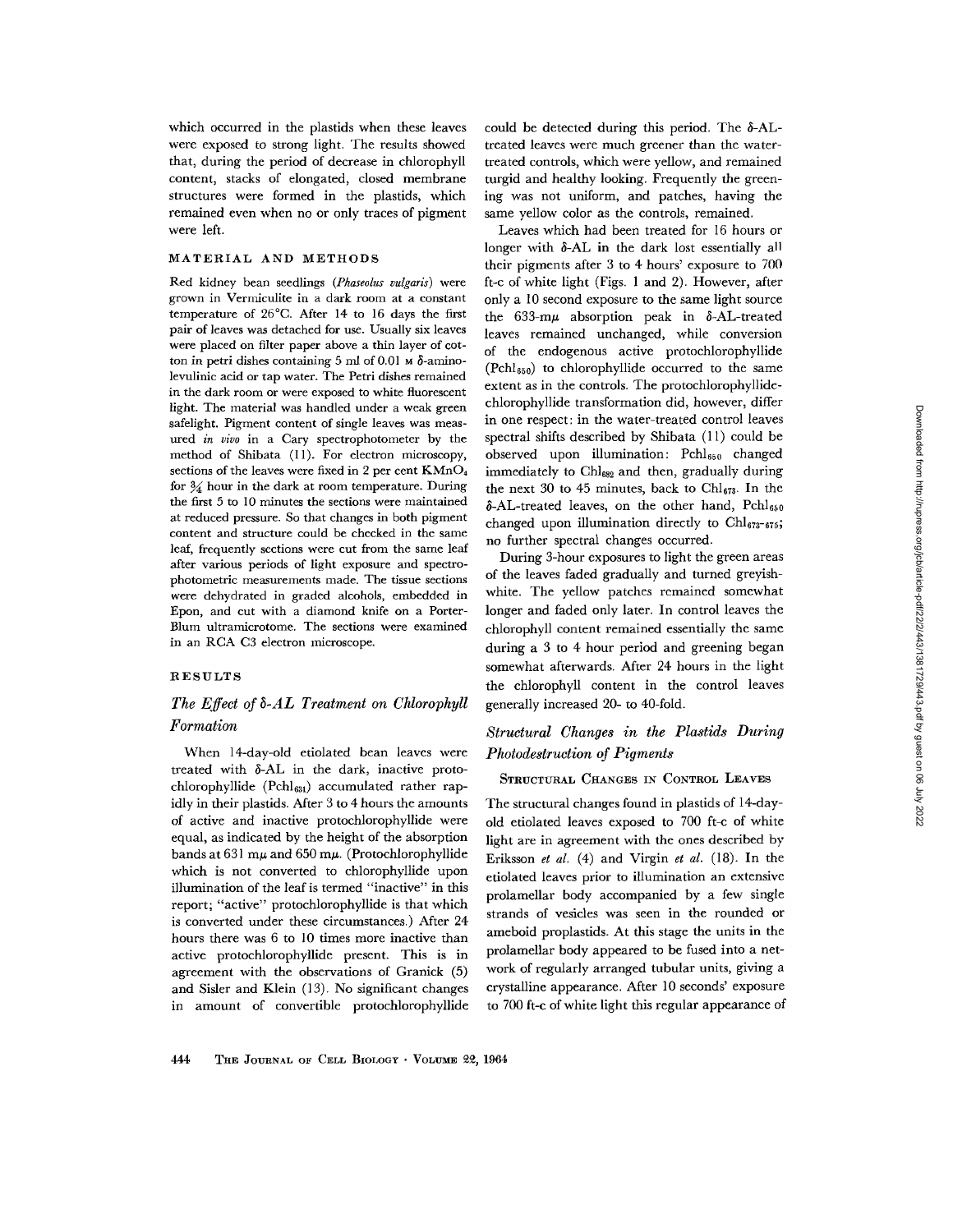

FIOURE 1 Fig. *1 a, in vivo* absorption curves obtained from an etiolated bean leaf treated for 18 hours with  $\delta$ -amino-levulinic acid in darkness and then exposed to light of 700 ft-c. Curve A, before exposure to light. Curve B, after 0.2 minutes of illumination; C, after 60 minutes; D, after 120 minutes; and E, after 180 minutes. Fig. *1 b, in vivo* absorption curve from an untreated etiolated control leaf.

the prolamellar body was lost and disconnected vesicles appeared. After 3 to 4 hours of continuous illumination the prolamellar body was diminished in size and many of the vesicles were arranged in single strands, frequently in the form of loops protruding from the prolamellar body into the stroma. The prolamellar body may have disappeared completely and the strands of vesicles frequently formed concentric ring structures. These structures were spaced throughout the stroma and seemed not to be restricted to the area originally occupied by the prolamellar bodies. During this period no evidence was found of additional vesicle formation from the plastid membranes, and stacking of vesicles (grana formation) was rather exceptional and occurred very infrequently. After 24 hours of exposure to light the plastids contained a number of grana and interconnecting lamellar structures.

## STRUCTURAL CHANGES IN THE  $\delta$ -AL-TREATED LEAVES

Before exposure to light, the fine structure of the proplastids in the leaves supplied with  $\delta$ -AL for 16 to 20 hours was the same as in proplastids of the controls (Fig. 3). These plastids contained, in addition to their "endogenous" Pchl<sub>650</sub>, an up to 10 times larger amount of inactive Pchl<sub>631</sub>. Under the fluorescence microscope an increased fluorescence could be observed restricted to certain areas in the proplastids which in the phase microscope appeared darker than the stroma and which are probably identical with the prolamellar bodies (9). Granick (5) found also slight fluorescence in the stroma; this could not be observed in our material.

Also, after a l0 second exposure to light no effect of the  $\delta$ -AL treatment on plastid structure could be found and the changes observed in sections from treated and control leaves were identical. Both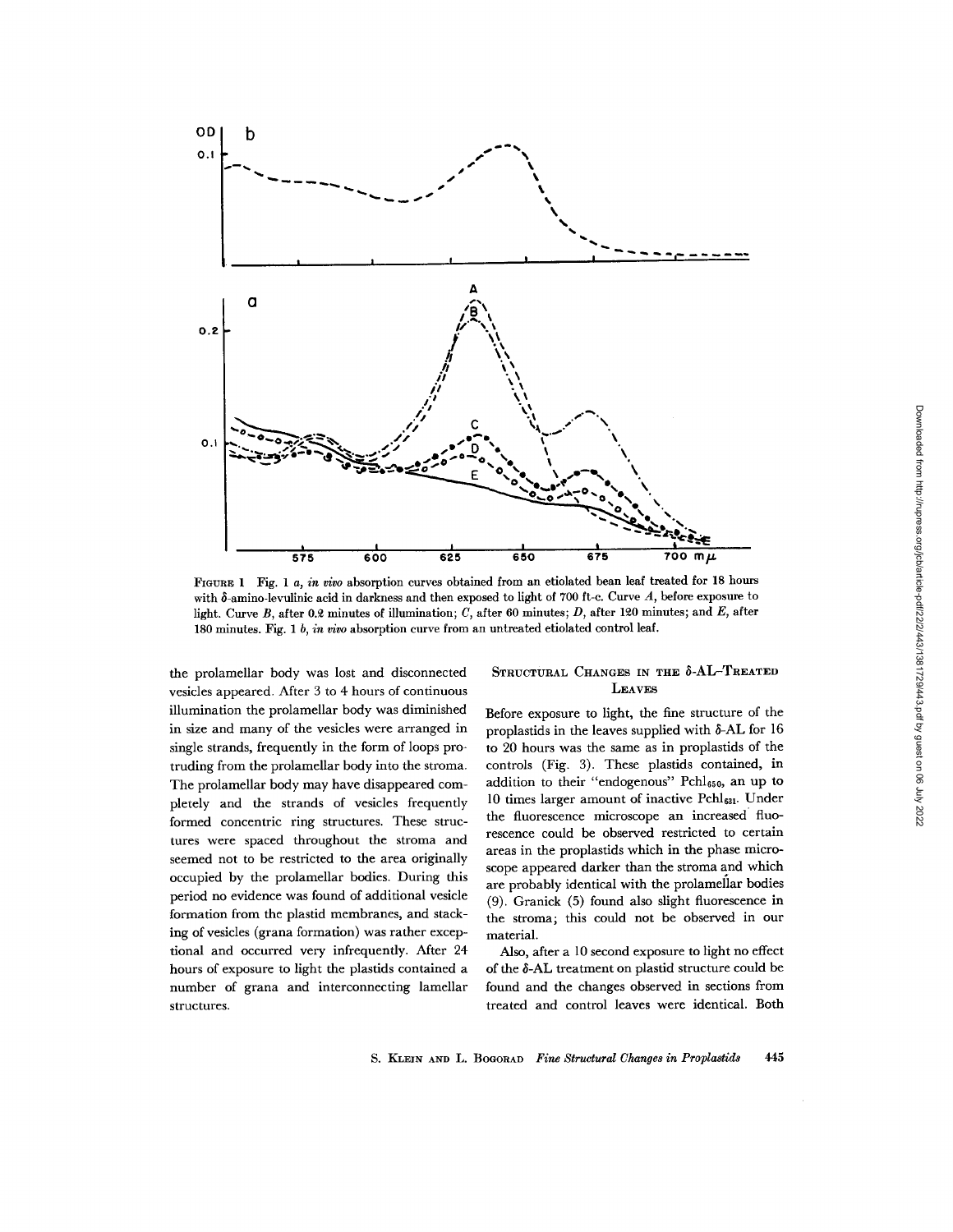showed the transformation of the regularly fused, crystal-like prolamellar body into an irregularly arranged mass of single units. However, after 1 hour of exposure to light the plastids from the  $\delta$ -AL-treated leaves were radically different. Closed membrane structures, arranged parallel to one another and packed into stacks of frequently more than ten units with even spaces between them (Fig. 4), took the place of the prolamellar



FIGURE 2 Absorption curves of acetone extracts of ltiolated bean leaves treated as explained in Figure e  $a$ . Curve  $A$ , before exposure to light;  $B$ , after 0.2 minutes of illumination;  $C$ , after 90 minutes; and  $D$ , after 180 minutes.

bodies which had almost entirely disappeared. The space taken up by these structures was approximately the same as that occupied previously by the vesicular aggregates, and there was only a small tendency for units to protrude into the surrounding stroma. Even after 3 hours of light exposure, when no or only traces of pigments were left, the stacks of units remained unaltered (Figs. 5 to 7). The appearance of plastids containing these localized stacked membrane structures was confined to areas of the leaf which were green before the process of fading began. As mentioned above, occasionally yellow spots remained in the

leaves even after 1 to 3 hours of light exposure. Sections through those areas contained plastids with structures typical for control leaves after 1 to 3 hours of illumination and showed remnants of vesicular centers together with loops or ring structures (Fig. 8). It can be assumed that during illumination pigment destruction as well as the described structural changes are confined to cells which have taken up  $\delta$ -AL.

#### DISCUSSION

The main sequence of events in chloroplast development, in both light and darkness, has been described by a number of workers. More detailed investigations into the structural changes following exposure to light of etiolated tissue have been made in von Wettstein's laboratory (4, 18). Work by Klein *et al.* (8) and the data from our controls in the work described here confirm the findings of this group. At least three different phases in plastid development could be found after light exposure:

- 1. A rapid disruption of the orderly arranged system of interconnected units in the prolamellar body into single elongated vesicles. These changes occurred simultaneously with the protochlorophyllide-chlorophyllide conversion.
	- 2. A dispersal of vesicles originating from the vesicular center throughout the stroma. The vesicles are usually arranged in strands, forming loops and, later on, ring structures. The formation of these structures under the conditions of the experiment described here coincided approximately with the lag period in chlorophyll accumulation.
	- 3. Grana formation, which occurs after the dispersal of the vesicles through the stroma. This process is temperature-dependent (6) and begins at the same time as the rapid accumulation of chlorophyll.

Proplastids in etiolated bean leaves incubated with  $\delta$ -AL for 16 to 20 hours in darkness are identical in fine structure with those in untreated leaves. The 6-AL-treated leaves contain 4 to 10 times more protochlorophyllide than the controls. The protochlorophyllide derived from exogenous  $\delta$ -AL is of the 631-m $\mu$  absorbing type  $(PchI<sub>631</sub>)$  which is not converted to chlorophyllide upon illumination of the leaf; the two properties of the "new" protochlorophyllide suggest that the physical state of  $Pchl_{631}$  differs from that of  $Pchl_{650}$ .  $Pchl<sub>631</sub>$  is either complexed with a different specific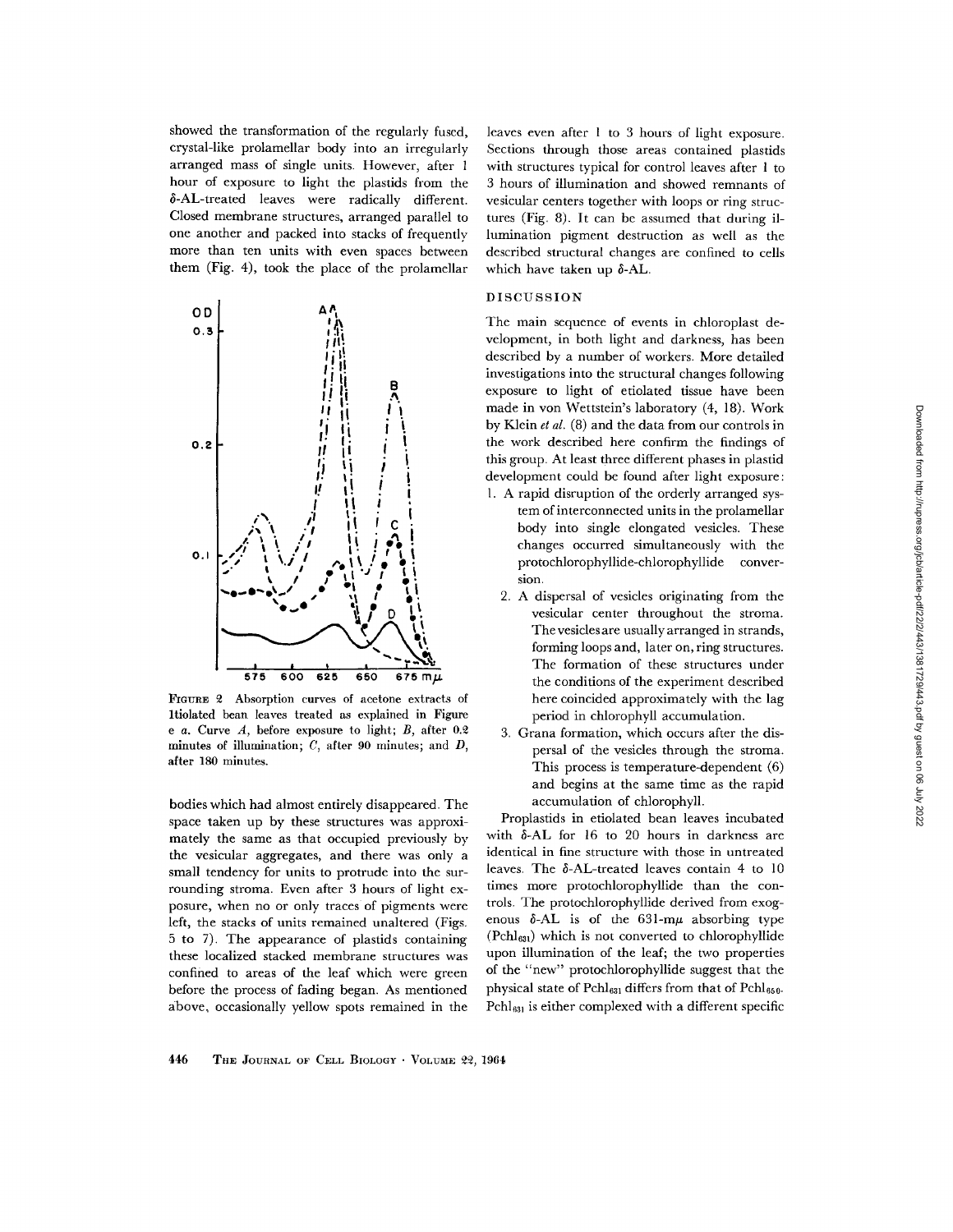

FIGURE 3 Section through proplastids of a leaf treated with 0.01  $\text{M}$   $\delta$ -amino-levulinic acid for 18 hrs. in darkness. The treatment resulted in a large increase in inactive protochlorophyllide (Pchl<sub>631</sub>). The fine structure of the proplastids appears normal. PB, prolamellar body; N, nucleus; M, mitochondrion; CW, cell wall.  $\times$  14,000.

protein or is non-specifically adsorbed. The fluorescence data make it plausible that it is located in close vicinity of the active Pch1650, probably within the prolamellar body. Because of the lack of structural differences between plastids of 6-AL-treated and control leaves, it can

be assumed that an increase in pigment content is in itself insufficient for structural development. For this to occur, other changes are required, presumably affecting the structural proteins in the plastids. So far, it has been possible to induce this change in higher plants only photochemically.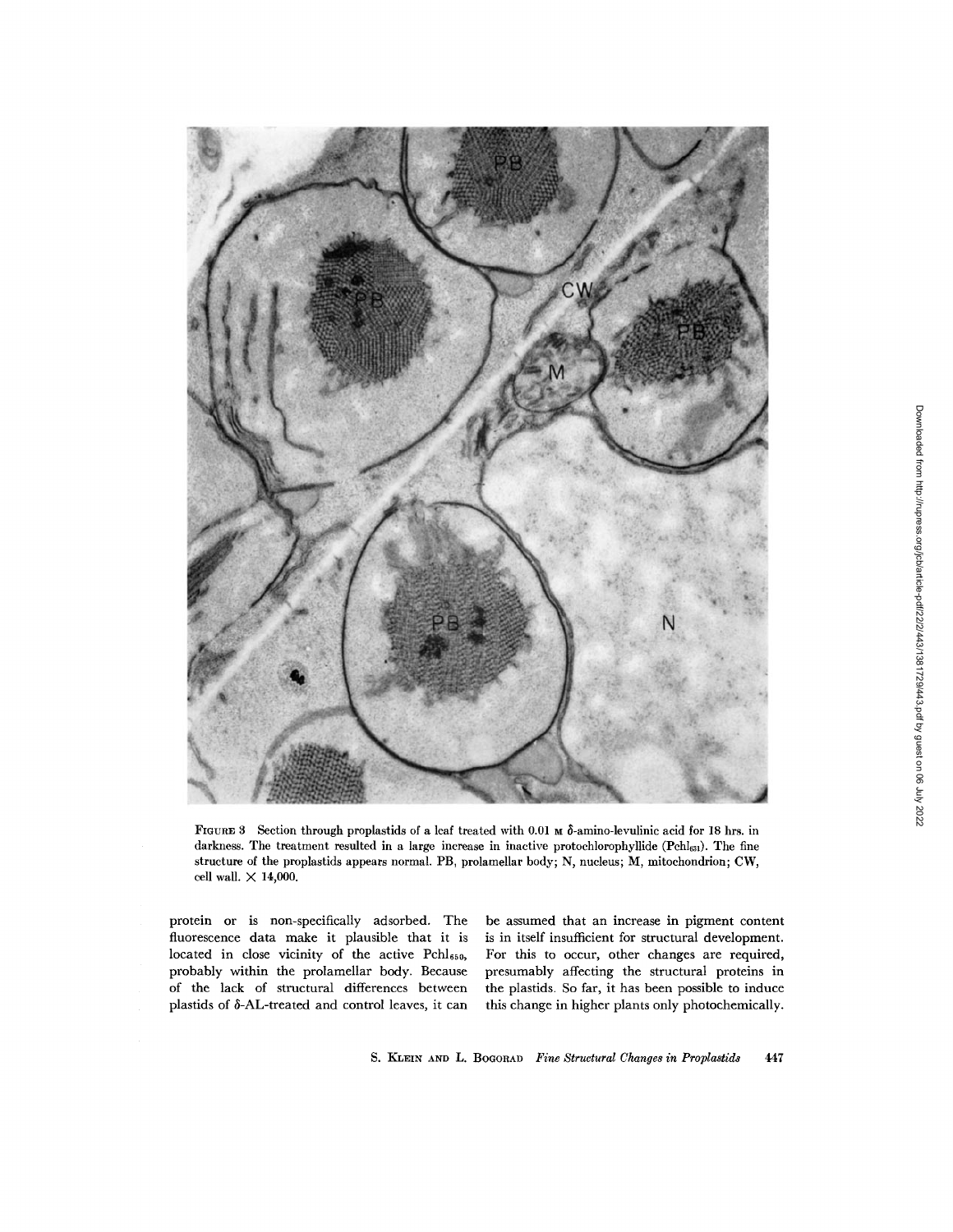

FIGURE 4 Section through the former prolamellar body of a plastid in a leaf treated with 0.01 M  $\delta$ -AL for 18 hours in darkness and then exposed for 1 hour to white light of 700 ft-c. Pigment content was reduced to about one-half due to photodestruction.  $\times$  54,000.

FIGURE 5 Section through a plastid of the same leaf after 2 hours of illumination.  $\times$  48,000.

When  $\delta$ -AL-treated leaves are exposed to light, the endogenous PCh1650 is converted to Ch1675 instead of to Chl<sub>682</sub> as in untreated leaves. A similar "shift of the shift" was found in illuminated glycerin extracts of holochrome (15), although in this case the active Pchl had a peak at 635 m $\mu$ . Isolated proplastid suspensions from non-treated etiolated leaves behave similarly (7). The appearance of Chl $_{675}$  in the  $\delta$ -AL-treated leaves after illumination may be due to physical changes in the arrangement of the holochrome, but it is also possible that it may result from an overlapping of the absorbtion-spectra for the Pchl<sub>631</sub> and the newly formed chlorophyll. In any case, the appearance of the peak at  $675$  m $\mu$  instead of  $682$  $m\mu$  does not interfere with the structural transformation usually found during pigment conversion.

Both  $Pchl_{631}$  and  $Chl_{675}$  disappear rapidly when  $\delta$ -AL-treated leaves are continually illuminated with 700 ft-c of white light. It is not known what

the breakdown products of photochemically destroyed chlorophylls are. Neither *in vivo* (Fig. 1) nor in acetone (Fig. 2) or ether extracts could we find spectrophotoscopic evidence for any breakdown products after 1 to 3 hours of illumination. It can be assumed that the pigments are rapidly oxidized and/or broken down to forms which do not absorb visible light.

The most conspicuous structural change in the plastids during the 1 to 3 hours of photodestruction of the pigments is the formation of stacked lamellar structures in the region of the prolamellar body instead of the dispersal of the vesicles through the stroma. The structures resemble stacks of thylacoids (10) rather than myelin figures (16). We assume that they are formed by a fusion of the existing vesicles. Lamellar formation, although quite frequent in etiolated corn and barley, is rather unusual in plastids of dark-grown bean leaves and does not usually occur in the light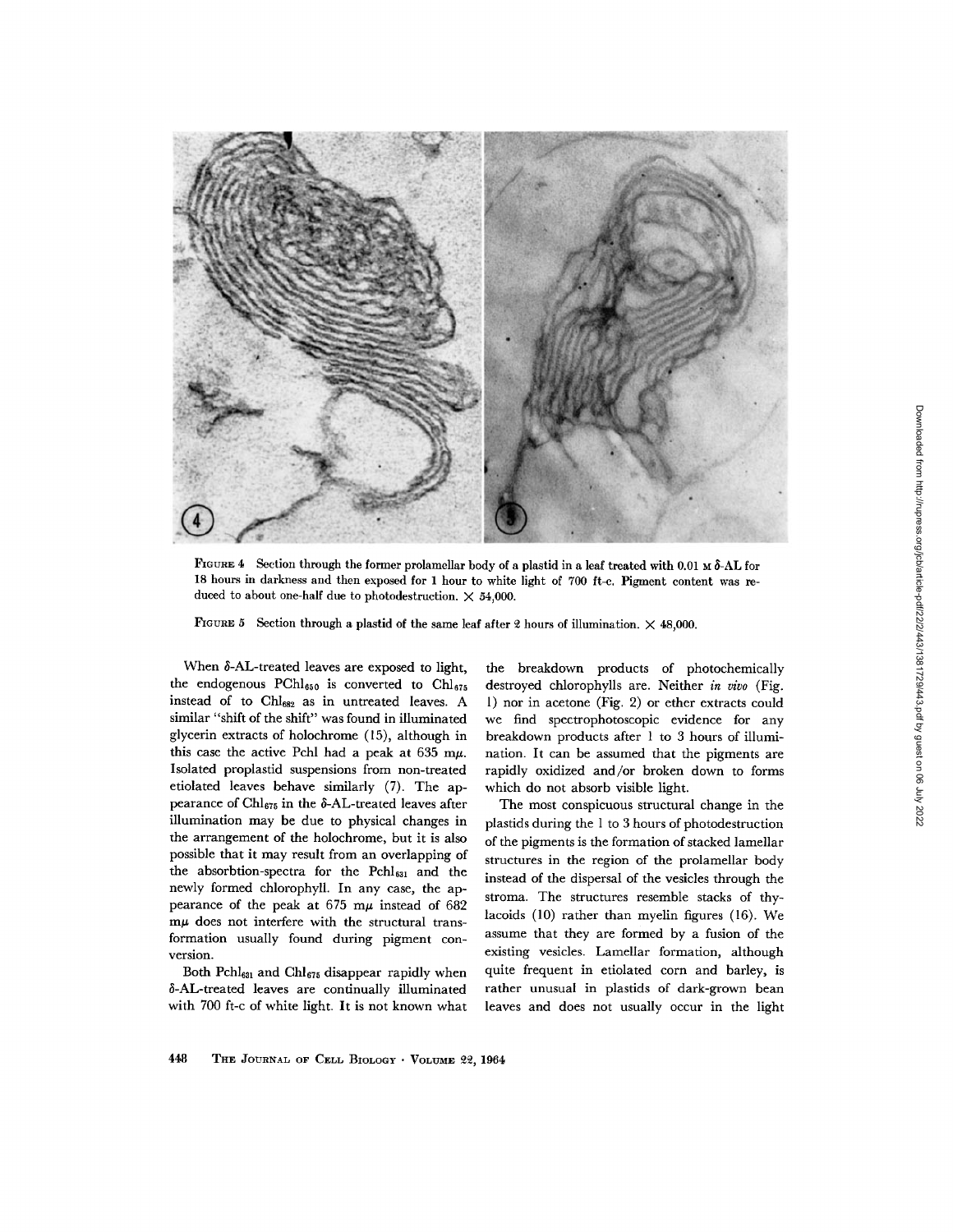

FIGURES 6 and 7 Section through plastids of the same leaf as in Fig. 4 after 3 hours of illumination. Only traces of pigment are left. Fig.  $6, \times 48,000$ ; Fig.  $7, \times 40,000$ .



before the end of the lag period in chlorophyll accumulation. However, the appearance of these structures in the  $\delta$ -AL-treated leaves, while the pigment content diminishes, indicates that their formation and arrangement into stacks may not necessarily be correlated with an increase in chlorophyll content. The stacks of these lamellae

differ from the grana found at later stages of plastid development in untreated bean leaves. They resemble more the "magnograna" found by D6bel (2) in tomato leaves bleached after treatment with chloramphenicol or streptomycin. A similar formation of large stacks of lamellae without increase in pigment content has been reported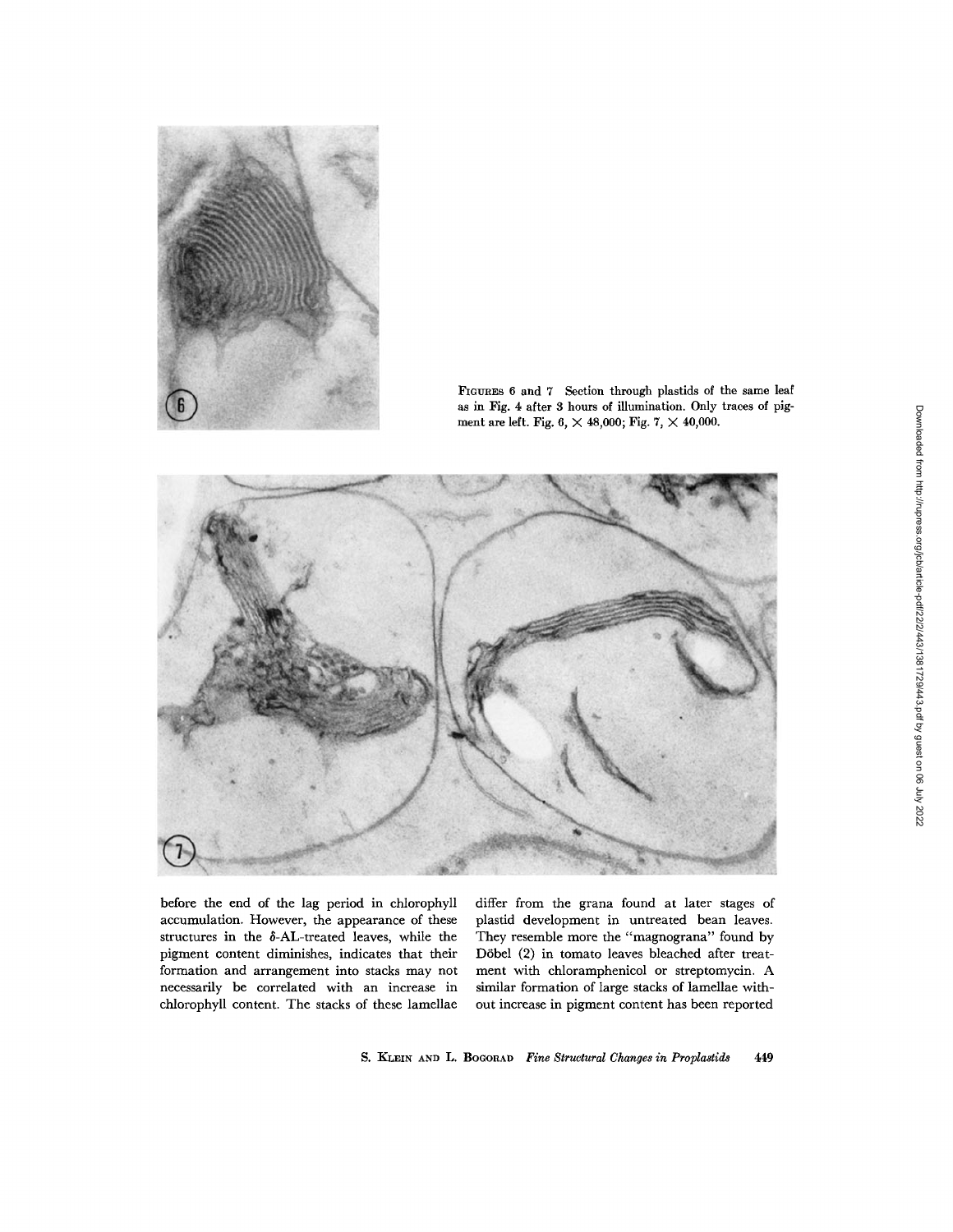by Eilam and Klein (3) for leaves floated on a sucrose solution in the dark after exposure to low light. Siegesmund *et al.* (12) have reported the occurrence of concentric lamellae in plastids of streptomycin-bleached cells of *Euglena.* It is not surprising that under all these conditions the lamellar stacks differ from the normally occuring grana (or, as in the case of *Euglena,* from the lamellae may persist, at least temporarily, even when there are no or only traces of chlorophyll left.

The authors are indebted to Dr. Hewson Swift for his cooperation in providing the use of his electron microscope facilities in the Whitman Laboratory of the University of Chicago, and to Mrs. G. Lanier for her technical assistance.



FIGURE 8 Section through a plastid in a part of the leaf that was not affected by the treatment after 8 18 hours of illumination. Note the aggregation of vesicles in the prolamellar body and their normal dispersal through the stroma.  $\times$  40,000.

normal arrangement of the lamellae). The normal development of grana is probably regulated by a number of factors and feed-back systems the equilibrium between which has probably been upset by the various treatments. The point is that lamellae and lamellar stacks can be formed in plastids during a period of a decrease in chlorophyll content, as shown here, as well as in plastids with low chlorophyll content.

It has been frequently assumed that destruction of chlorophyll goes hand in hand with a disappearance of the lamellar system in plastids. The present work (see Figs. 6 and 7) shows that

This work was supported by grants from the National Institutes of Health (GN[ 10324) and the National Science Foundation (GB-394). It was also supported in part by funds from the C. F. Kettering Foundation and the Dr. Wallace C. and Clara A. Abbott Memorial Fund of the University of Chicago.

Dr. Klein participated in this study while a C. F. Kettering Foundation International Fellow, 1963. His permanent address is the Department of Botany, The Hebrew University, Jerusalem, Israel. Dr. Bogorad is a Research Career Awardee of the Institute of General Medical Science, National Institutes of Health, United States Public Health Service.

*Received for publication, October 17, 1963.*